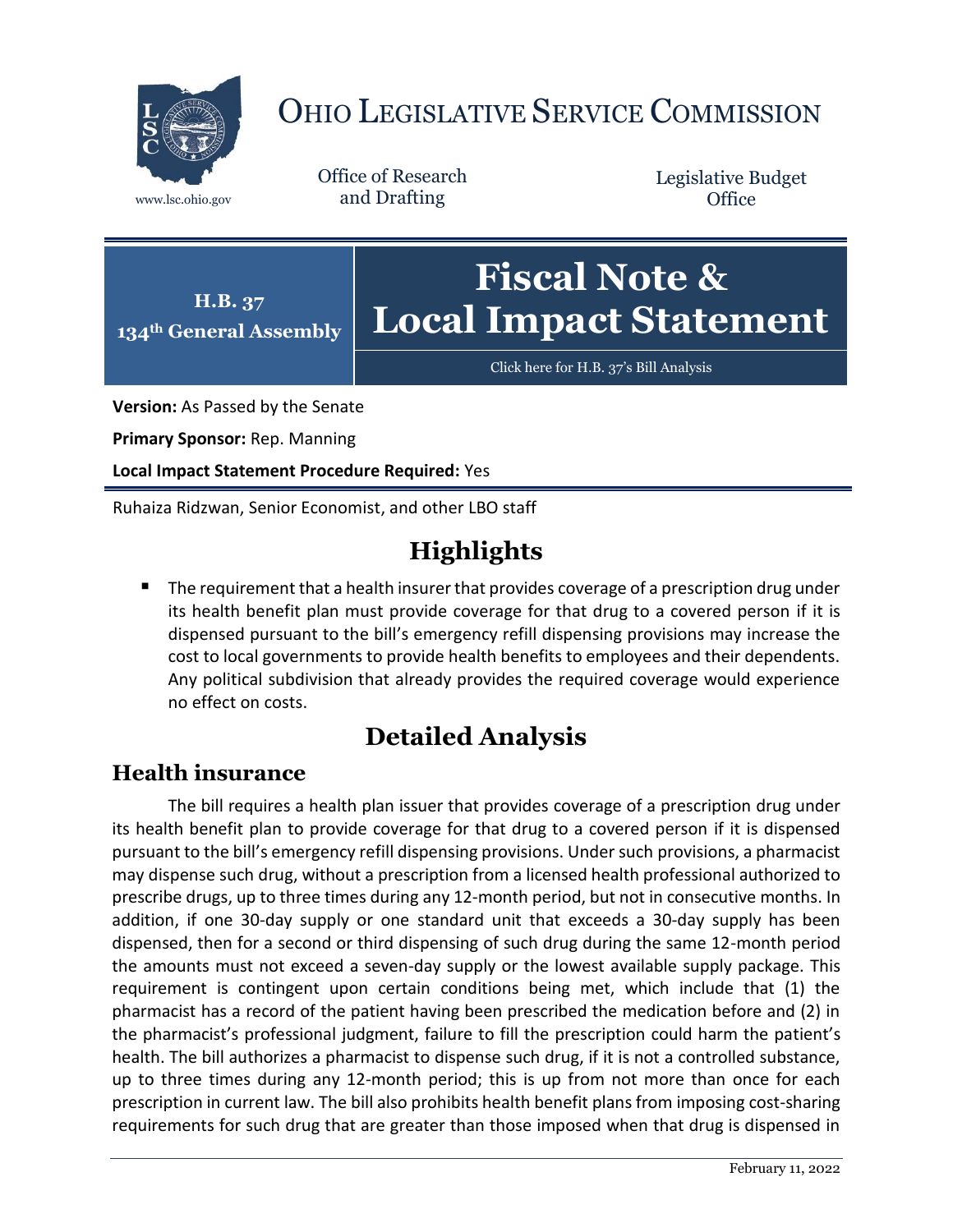accordance with a prescription issued by a licensed health professional authorized to prescribe drugs.

The bill specifies that the requirements apply to health benefit plans as defined in section 3922.01 of the Revised Code.<sup>1</sup> The bill applies to health benefit plans that are delivered, issued, modified, or renewed on or after the effective date of the bill. The bill includes a provision that exempts its requirements from an existing law requirement related to mandated health benefit bills. 2

#### **Fiscal effect**

The requirements under the bill have no fiscal impact on the state's health benefit plans, according to a Department of Administrative Services official. However, they may increase costs to local governments' health benefit plans. Any increase in prescription drug coverage to such plans would increase costs to local governments to provide health benefits to employees and their dependents. If some local government plans already provide the required coverage for such drug purchases, the bill would not affect their costs. LBO staff are unable to quantify the bill's fiscal impact on local governments due to lack of information related to prescription coverage under their employee health benefit plans.

Though data limitations do not allow a reliable estimate of the magnitude of the potential increase in costs for local governments, available data do allow the development of an illustrative example that suggests that the costs to local governments may exceed \$1 million per year statewide. The Centers for Disease Control and Prevention (CDC) estimates that approximately 10.5% of the U.S. population has diabetes; this estimate includes some who are not aware they have it.<sup>3</sup> Applying this percentage to the estimated Ohio population in 2020 of 11.7 million, approximately 1.2 million Ohioans may have diabetes (including some who may not yet have been diagnosed with the disease). Based on data from the 2018 American Community Survey (ACS), published by the U.S. Census Bureau, approximately 59.1% of Ohioans received health insurance coverage through their employer, suggesting that approximately 709,200 Ohioans may have diabetes who are also covered by health insurance offered through their employer. Recent (i.e., 2019) estimates from the U.S. Bureau of Labor Statistics (BLS) were that 4.1% of the Ohio nonfarm workforce were employed by local government (not including those employed by an educational institution or a local government hospital), and 5.2% were employed in local government education. Applying these percentages to the 709,200 estimate above, the number of Ohioans with diabetes that are covered by a health plan sponsored by a county, municipality,

 $\overline{a}$ 

<sup>&</sup>lt;sup>1</sup> Section 3922.01, not in the bill, defines a health benefit plan as a policy, contract, certificate, or agreement offered by a health plan issuer to provide, deliver, arrange for, pay for, or reimburse any of the costs of health care services.

 $2$  Under current law, no mandated health benefits legislation enacted by the General Assembly may be applied to sickness and accident or other health benefits policies, contracts, plans, or other arrangements until the Superintendent of Insurance determines that the provision can be applied fully and equally in all respects to employee benefit plans subject to regulation by the federal Employee Retirement Income Security Act of 1974 (ERISA) and employee benefit plans established or modified by the state or any political subdivision of the state.

<sup>&</sup>lt;sup>3</sup> National Diabetes Statistics Report, 2020.